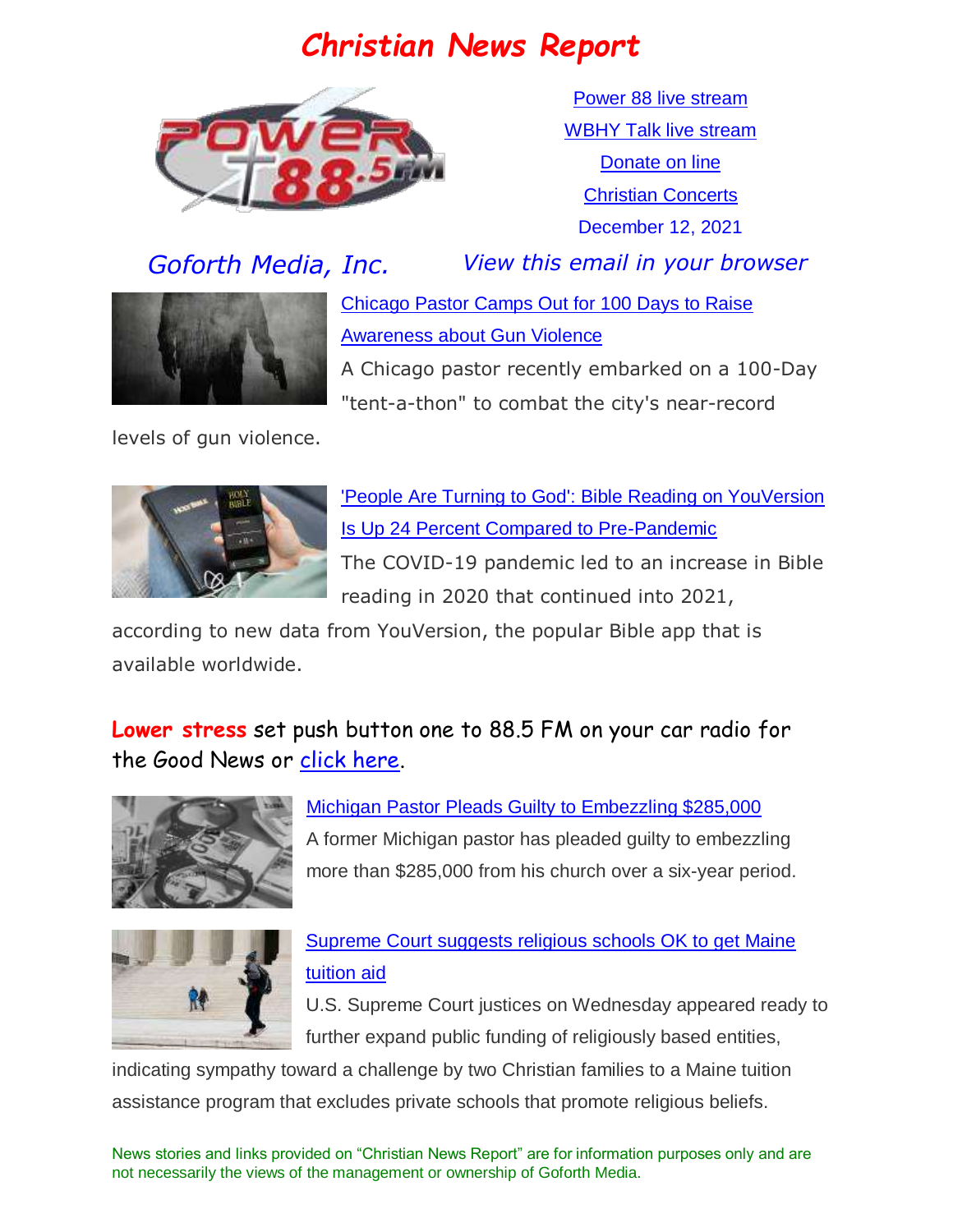

#### [Plumber Awarded \\$20,000 for Finding Money Stashed in a](https://www.christianheadlines.com/contributors/milton-quintanilla/plumber-awarded-20000-for-finding-money-stashed-in-wall-at-joel-osteens-lakewood-church.html)  [Wall at Lakewood Church](https://www.christianheadlines.com/contributors/milton-quintanilla/plumber-awarded-20000-for-finding-money-stashed-in-wall-at-joel-osteens-lakewood-church.html)

A plumber working at Joel Osteen's Lakewood Church was recently awarded \$20,000 after he found 500 envelopes of

cash, checks and money orders inside the wall of one of the church's bathrooms while doing maintenance on November 10.

#### Here are a list of some of the new Christmas Songs we've started playing on Power 88 for 2021



The Night the Sky Joined in – All Creatures This is My Son (feat. Seph Schlueter) – Neon Feather Noel (He is Born) feat. Stanaj – Tommee Profitt Heavenly Hosts – for King & Country Go Tell it On the Mountian – Sarah Reeves Welcome to Our World – Marc Martel and Leigh Nash Angels We Have Heard on High (We Won't be Silent) – Cade Thompson

Wonderful – CAIN feat. Steven Curtis Chapman Heart and Soul of Christmas – Ryan Stevenson We Need Christmas – Matthew West We Three Kings (We're Not Lost) – Rend Collective The First Noel – Stars Go Dim

**Power 88 is Radio with a Vision**

[Read our Thanksgiving newsletter on line](https://content.myconnectsuite.com/api/documents/333e5478c1774a61b056615801032bb4.pdf)



[University of Iowa to Pay \\$1.9 Million for Discriminating](https://www.christianheadlines.com/contributors/michael-foust/university-of-iowa-to-pay-19-million-for-discriminating-against-christian-groups.html)  [against Christian Groups](https://www.christianheadlines.com/contributors/michael-foust/university-of-iowa-to-pay-19-million-for-discriminating-against-christian-groups.html)

*Four years after booting a Christian organization off campus because it refused to change its beliefs, the* 

*University of Iowa will pay nearly \$2 million to settle a pair of religious discrimination lawsuits.*

> **Christian Concerts** are back in the **Gulf Coast** area see concert information at [https://www.goforth.org/Concerts#](https://www.goforth.org/Concerts)



Goforth Media is non-profit 501c3 [Donations are tax exempt](https://forms.ministryforms.net/viewForm.aspx?formId=018b4ff7-2c2f-4f0e-8ef2-689f9601b826)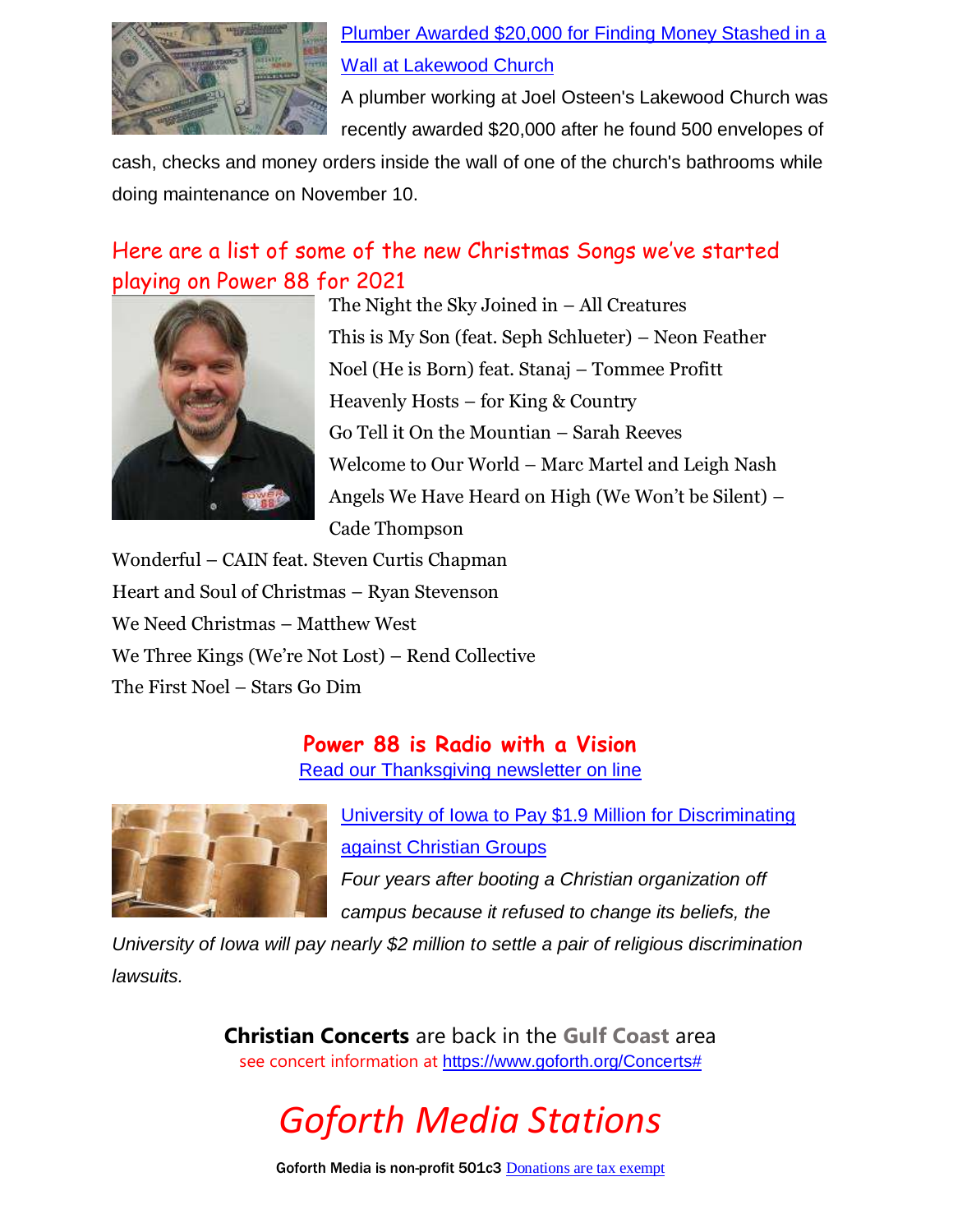Power 88 Mobile [88.5 FM](https://radio-locator.com/cgi-bin/pat?call=WBHY&service=FM) Contemporary Music WBHY [840 AM](https://radio-locator.com/cgi-bin/pat?call=WBHY&service=AM&h=D) [103.3](https://radio-locator.com/cgi-bin/pat?call=WBHY&service=FM) & [103.5 FM](https://radio-locator.com/cgi-bin/pat?call=WBHY&service=AM&h=D) Christian Talk WLPR Mobile [960 AM](https://radio-locator.com/cgi-bin/pat?call=WLPR&service=AM&h=D) [93.3 FM](https://radio-locator.com/cgi-bin/pat?call=W227DA&service=FX) & 106.9 Southern Gospel [Studios and offices 6530 Spanish Fort Blvd suite B](https://www.google.com/maps/place/Power+88+Radio/@30.667541,-87.9124627,17z/data=!3m1!4b1!4m5!3m4!1s0x889a43144093f9bd:0x8d064181e7261e9!8m2!3d30.667541!4d-87.910274) [Spanish Fort Alabama 36527](https://www.google.com/maps/place/Power+88+Radio/@30.667541,-87.9124627,17z/data=!3m1!4b1!4m5!3m4!1s0x889a43144093f9bd:0x8d064181e7261e9!8m2!3d30.667541!4d-87.910274)



**If Christian radio has made a difference in your life** and you don't have a means of helping support the station financially, there are 2 other important things you can do: 1) Keep us in your prayers that God may use this radio ministry for His glory and 2) Support

business underwriters. **Thank them for supporting Christian radio and use their services when possible.**

Underwriters this week include:

[KEMKO Metal Buildings,](http://www.kemkobuildings.com/) Scott Armstrong 251-626-0594 27153 Pollard Road, Daphne, AL

[Mike Ward's Liberty Safes,](http://www.mwliberty.com/) Sarah Ward 251-471-1137 961 West I-65 Service Road, Mobile, AL

[Ravenite Pizzeria,](http://www.theravenite.net/) Gina Gambino 251-929-2525 102 North Section St, Fairhope, AL

[Westminster Village](http://www.retirewestminster.com/) ph. 251-616-3514 500 Spanish Fort Blvd. Spanish Fort, AL



**It is easy to be an Underwriter on Power 88 contact Charlotte Bouzigard for information.** [charlotte@goforth.org](mailto:charlotte@goforth.org)

or call 251-300-3141

# **Attention Amazon Customers**

**How Amazonsmile supports Power 88**

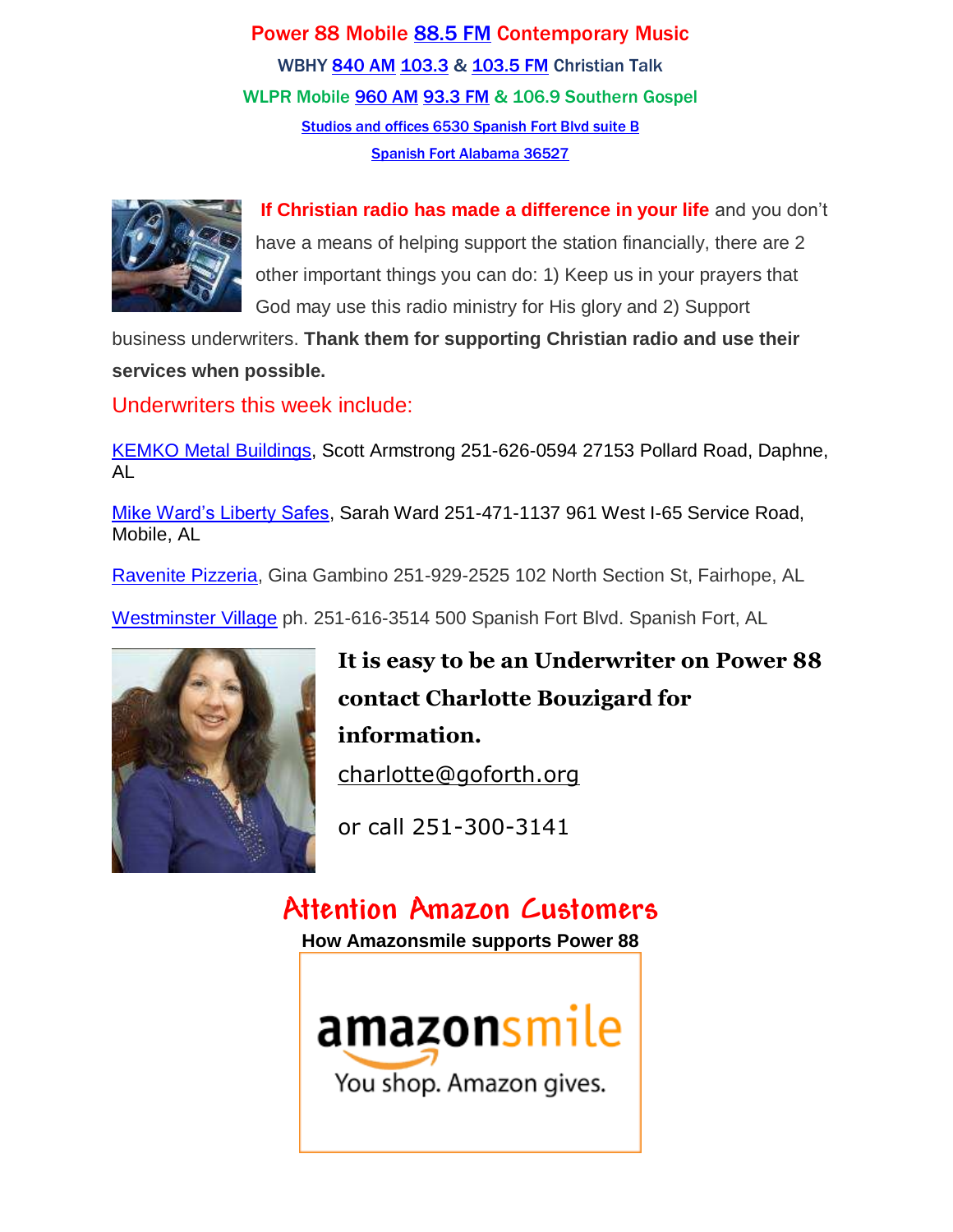**Goforth Media Power 88** will receive 0.5% of the price of all their eligible [smile.amazon.com/ch/63-0927122](https://www.amazon.com/gp/r.html?C=2AU9G2CMQ9IQM&R=1QK2JMJNP3GH7&T=C&U=http%3A%2F%2Fsmile.amazon.com%2Fch%2F63-0927122&A=BCZPEIHVLV99IVSUOLG1YPFXTGWA&H=XVLELAMUAST3PRIK4CW2E8JRKTCA) purchases. You should bookmark the link so you don't accidentally shop at www.amazon.com instead of smile.amazon.com. Only purchases made at: [smile.amazon.com/ch/63-](https://www.amazon.com/gp/r.html?C=2AU9G2CMQ9IQM&R=1QK2JMJNP3GH7&T=C&U=http%3A%2F%2Fsmile.amazon.com%2Fch%2F63-0927122&A=BCZPEIHVLV99IVSUOLG1YPFXTGWA&H=XVLELAMUAST3PRIK4CW2E8JRKTCA) [0927122](https://www.amazon.com/gp/r.html?C=2AU9G2CMQ9IQM&R=1QK2JMJNP3GH7&T=C&U=http%3A%2F%2Fsmile.amazon.com%2Fch%2F63-0927122&A=BCZPEIHVLV99IVSUOLG1YPFXTGWA&H=XVLELAMUAST3PRIK4CW2E8JRKTCA) are eligible for donations.

#### **WBHY Christian Talk on line**

You can now receive WBHY Christian Talk on line. Go to [www.goforth.org](http://www.goforth.org/) and click on WBHY Christian Talk Live. You will be able to hear your favorite Christian programs or Christian call in talk shows on your computer or cell phone anywhere in the world. You can also get it [by clicking here](http://148.72.155.47:8573/Ahxed5k)

> [Weekday program schedule](https://goforth.schoolinsites.com/dailyprogramschedule) [Saturday program schedule](https://goforth.schoolinsites.com/saturdayprogramschedule) [Sunday program schedule](https://goforth.schoolinsites.com/sundayprogramschedule)

Check out these Links

[Give where you get your Blessings](https://forms.ministryforms.net/viewForm.aspx?formId=018b4ff7-2c2f-4f0e-8ef2-689f9601b826) [Goforth Media home page](http://www.goforth.org/) [Join Our e-mail List](http://user.goforth.org/mail-form/mail_form.htm) [Power88 on facebook](http://www.facebook.com/Power88fm)

#### *Power Verses this week*



Sat [1 Chronicles 16:8](https://www.biblegateway.com/passage/?search=1%20Chronicles%2016:8&version=niv) Sun [Psalm 136:1,26](https://www.biblegateway.com/passage/?search=Psalm%20136:1%2C26&version=niv) Mon 2 Peter [3:10-11](https://www.biblegateway.com/passage/?search=2%20Peter%203:10-11&version=niv) Tue [John 1:1-2, 14](https://www.biblegateway.com/passage/?search=John%201:1-2%2C%2014&version=niv) Wed [1 Corinthians 1:18](https://www.biblegateway.com/passage/?search=1%20Corinthians%201:18&version=niv&cm_mmc=ExactTarget-_-VOTDBGNLT-_-wilbur@goforth.org-_-reference-verse) Thu [Hebrews 1:1-2](https://www.biblegateway.com/passage/?search=Hebrews%201:1-2&version=niv) Fri [John 6:35](https://www.biblegateway.com/passage/?search=John%206:35&version=niv)

#### **Christian Concerts** are back in the **[Gulf Coast](Christian%20Concerts%20are%20back%20in%20the%20Gulf%20Coast%20area)** area



### *The Very Merry Christmas Tour 2021*

Friday, December 17, 2021 at 7:00 PM Newsong and Big Daddy Weave

At the Jackson County Civic Center 2902 Shortcut Road in Pascagoula, MS General Admission - \$18 Artist Circle - \$25 Groups 10+ - \$16 Tickets

are available @ iTickets.com or Moss Point Nutrition for more info call 228-217-3334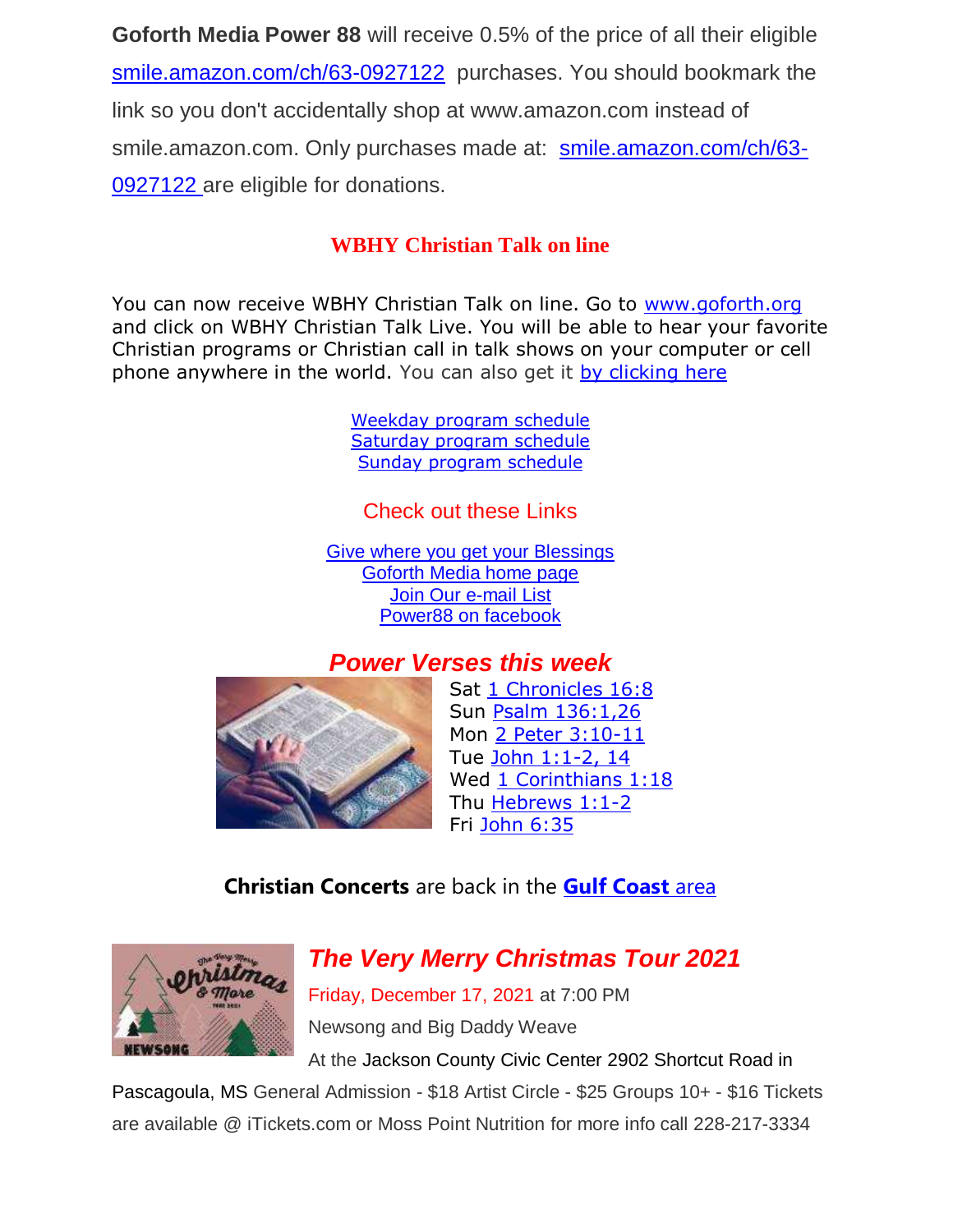

#### *Winter Jam 2022 All Together Tour*

Featuring Skillet, KB, Colton Dixon, Newsong, Tauren Wells, and I Am They With Pre-Jam by Abby Robertson and Bayside Worship Guest Speaker is Shane Pruitt **Friday, February 4th, 2022** at 7:00 PM at USA Mitchell Center in Mobile Only \$10.00 at the door. No ticketts needed.

# MERCYME **INHALE (EXHALE) TOUR AVER OILEETING DESCRIPTION** MERCYNE HEY

# *MercyMe in Concert The Inhale Exhale Tour*

#### Featuring:

Rend Collective With Special Guest: Andrew Ripp March 4th, 2022 At the Mobile Civic Center Arena Concert Begins at 7:00 PM Tickets and more information are available at [www.MercyMe.org](http://www.mercyme.org/) Mobile Civic Center Arena is located at 401 Civic Center Drive in Mobile, AL



### *Zach Williams in Concert*

With Special Guest: Anne Wilson Sunday, April 10, 2022 at 7:00 PM at the Pensacola Saenger Theater. Tickets and more information are available at [www.TicketMaster.com](http://www.ticketmaster.com/)

The Pensacola Saenger Theater is located at 118 South Palafox Street in Pensacola



### *Matthew West in Concert*

With Hannah Kerr and Special Guest Cain Thursday, April 28th, 2022 Concert Begins at 7:00 PM PM Marcus Pointe Baptist Church in Pensacola Tickets and more information are available at

[https://www.brandnewtour.com](https://www.brandnewtour.com/) Marcus Pointe Baptist Church is located at 6205 North W Street in Pensacola,